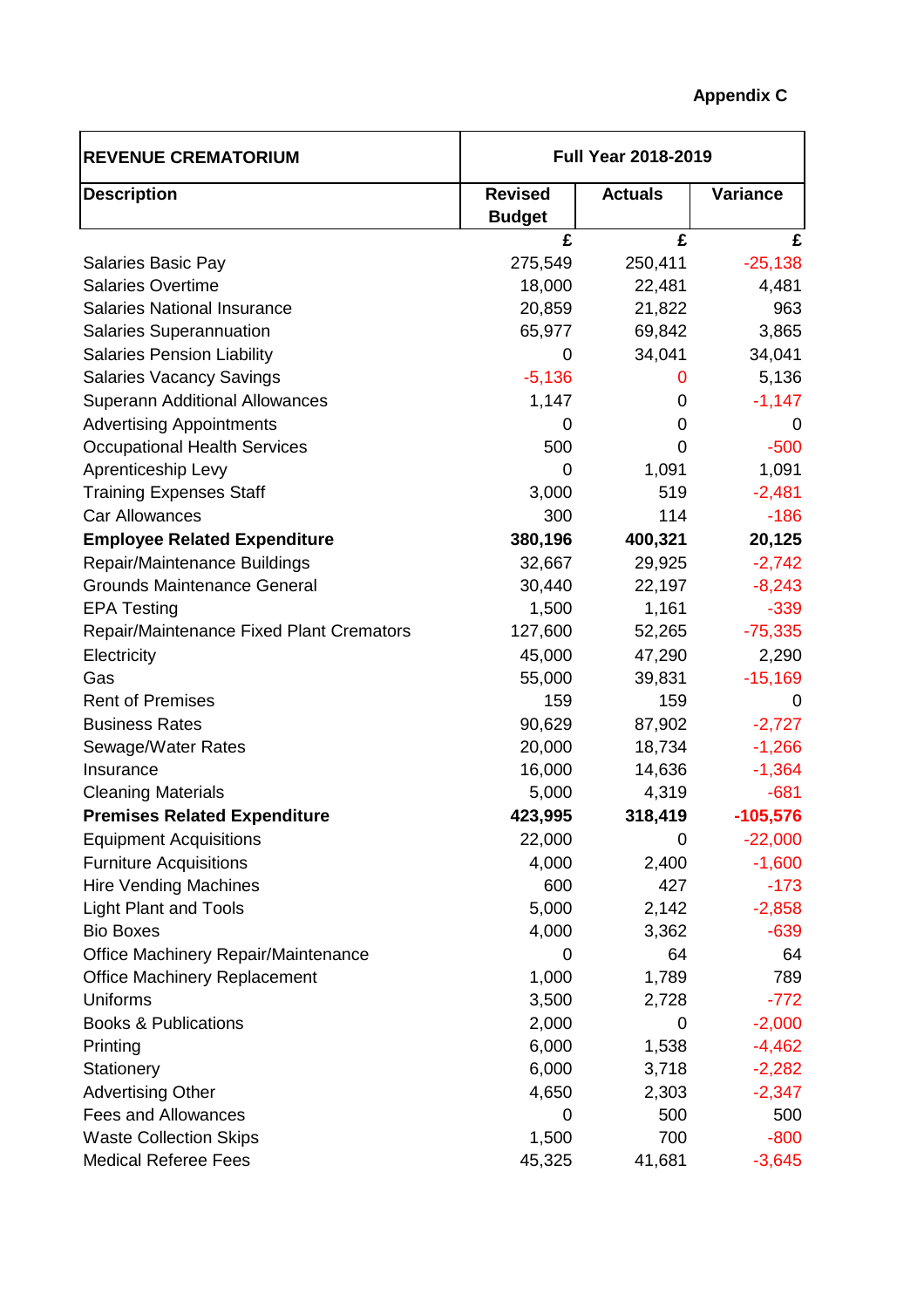| <b>REVENUE CREMATORIUM</b>                 | <b>Full Year 2018-2019</b>      |                |                 |
|--------------------------------------------|---------------------------------|----------------|-----------------|
| <b>Description</b>                         | <b>Revised</b><br><b>Budget</b> | <b>Actuals</b> | <b>Variance</b> |
|                                            | £                               | £              | £               |
| <b>Payments to Local Authorities</b>       | 4,000                           | 3,583          | $-417$          |
| <b>External Audit Fees</b>                 | 2,000                           | $-2,000$       | $-4,000$        |
| <b>Computer Hardware Acquisition</b>       | 0                               | 397            | 397             |
| <b>Software Licences</b>                   | 9,180                           | 8,240          | $-940$          |
| <b>Mobile Phones</b>                       | 100                             | 0              | $-100$          |
| Postages                                   | 4,500                           | 2,838          | $-1,662$        |
| Telephones                                 | 6,800                           | 6,225          | $-575$          |
| <b>Conference Expenses</b>                 | 1,000                           | 0              | $-1,000$        |
| Subscriptions                              | 2,346                           | 2,228          | $-118$          |
| Book of Remembrance Inscriptions           | 8,922                           | 8,163          | $-759$          |
| <b>Other Expenses General</b>              | 500                             | 225            | $-275$          |
| <b>Memorial Plaques</b>                    | 11,500                          | 5,190          | $-6,310$        |
| <b>Organist Fees</b>                       | 20,000                          | 13,543         | $-6,457$        |
| <b>CAMEO Non Abatement Fees</b>            | 0                               | 51,535         | 51,535          |
| <b>Bad Debt Provision</b>                  | 0                               | 4,710          | 4,710           |
| <b>Supplies &amp; Services Expenditure</b> | 176,423                         | 168,226        | $-8,197$        |
| <b>Head of Service</b>                     | 6,636                           | 6,636          | 0               |
| <b>Human Resources</b>                     | 7,737                           | 7,737          | 0               |
| Payroll                                    | 2,413                           | 2,413          | 0               |
| Accountancy                                | 7,219                           | 7,219          | 0               |
| <b>BSU Creditors</b>                       | 3,683                           | 3,683          | 0               |
| <b>Customer Support Unit Telephony</b>     | 688                             | 688            | $\mathbf 0$     |
| <b>Customer Support Unit Reception</b>     | 30                              | 30             | $\mathbf 0$     |
| <b>Debtors</b>                             | 2,312                           | 2,312          | $\mathbf 0$     |
| <b>Internal Audit</b>                      | 3,016                           | 3,016          | $\mathbf 0$     |
| <b>Postal Services</b>                     | 4                               | 4              | 0               |
| <b>IT Network</b>                          | 13,008                          | 13,008         | 0               |
| <b>Design Services</b>                     | 5,422                           | 1,809          | $-3,613$        |
| <b>Waste &amp; Litter Collection</b>       | 6,987                           | 7,185          | 198             |
| <b>Environmental Health</b>                | 450                             | 0              | $-450$          |
| <b>Risk Management</b>                     | 780                             | 780            | $\Omega$        |
| <b>Telephone Recharges</b>                 | 1,050                           | 1,050          | 0               |
| <b>Support Services</b>                    | 61,435                          | 57,570         | $-3,865$        |
| Depreciation                               | 106,610                         | 126,271        | 19,661          |
| Impairment                                 | 0                               | $-27,299$      | $-27,299$       |
| <b>Depreciation and Impairment</b>         | 106,610                         | 98,972         | $-7,638$        |
| <b>Revenue Gross Expenditure</b>           | 1,148,659                       | 1,043,508      | $-105,151$      |
| Book of Remembrance Inscriptions           | $-24,970$                       | $-21,975$      | 2,995           |
| <b>Crematorium Containers</b>              | $-200$                          | $-540$         | $-340$          |
| <b>Crematorium Memorials</b>               | $-45,631$                       | $-41,893$      | 3,738           |
| Organist                                   | $-32,000$                       | $-20,199$      | 11,802          |
| <b>Cremation Fees</b>                      | $-1,680,700$                    | $-1,526,370$   | 154,330         |